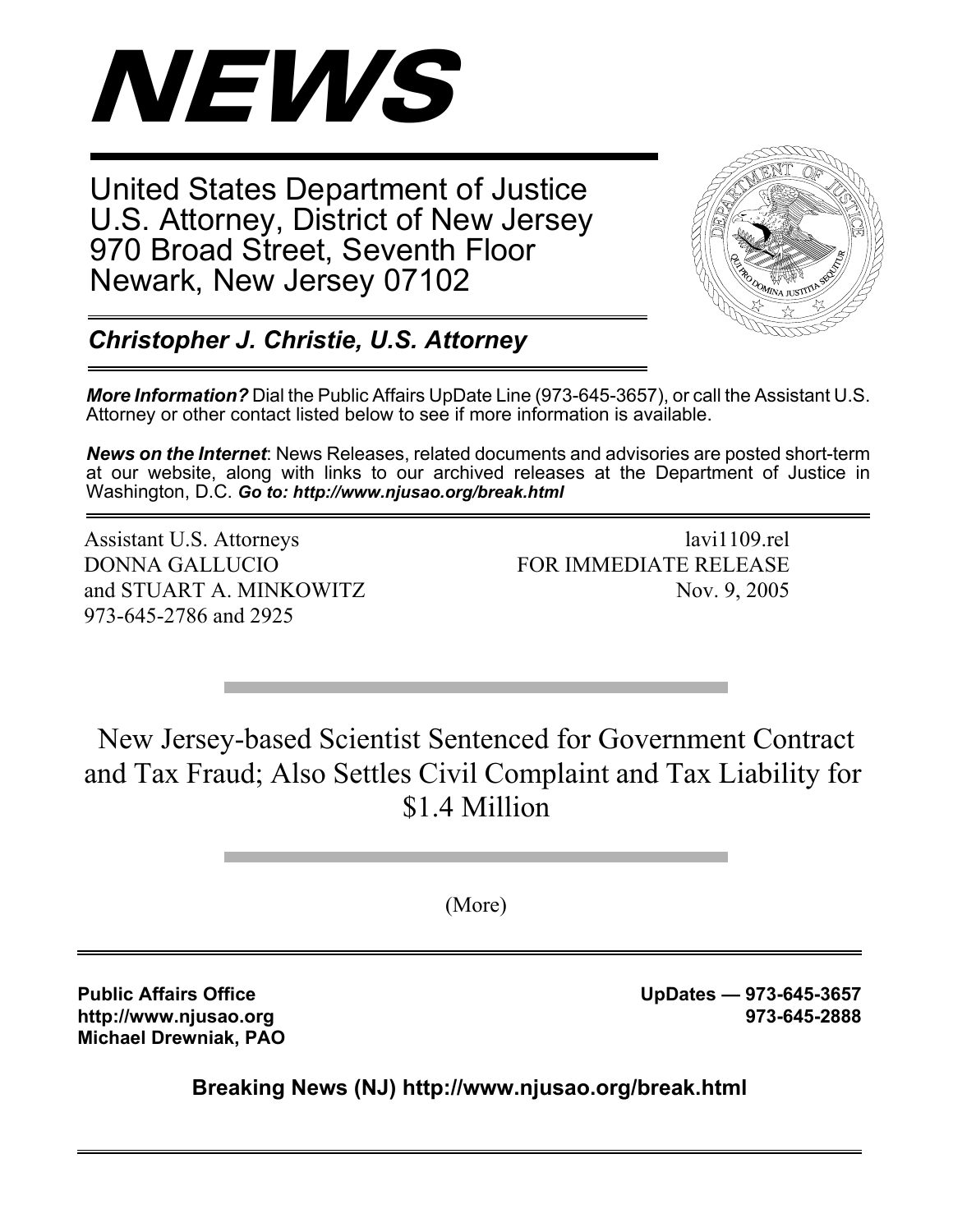NEWARK – A Princeton scientist was sentenced today to 12 months of home confinement and five years of probation for defrauding the United States in connection with research grants he applied for and received for his company as well as for tax evasion, U.S. Attorney Christopher J. Christie announced.

Also today, Moshe Lavid, 63, agreed to pay a total of \$1.4 million to the government for the tax evasion and to settle allegations that he made false certifications to the National Aeronautics and Space Administration (NASA), U.S. Department of the Air Force, National Science Foundation, Department of Energy and Department of Agriculture to obtain federal research grants under the Small Business Innovative Research Program (SBIR).

Lavid, a Ph.D., is the owner of M.L. Energia, Inc., a Plainsboro-based company involved in scientific research. The company formerly contracted with the federal government to conduct research focusing on the interaction between photons generated by lasers or advanced light sources and matters, mostly gas and liquid.

During his guilty plea to mail fraud in the criminal case on June 18, 2004, before U.S. District Judge Harold A. Ackerman, Lavid admitted failing to notify the National Science Foundation that he had inappropriately used old data that had been produced under an earlier contract with the Air Force.

The criminal Information to which he pleaded guilty describes a broader scheme in which Lavid received grants and contracts from various U.S. Government agencies and the military, pursuant to the Small Business Innovation Development Act. For instance, as described in the Information, in order to be eligible for the grants and contracts under the SBIR program, the research in question had to be performed primarily by the recipient. Lavid occasionally subcontracted out major portions of the grants and contracts, violating their terms, according to the Information.

Furthermore, according to the Information, Lavid, on behalf of Energia, occasionally applied for funding from one federal agency for a proposal for which he had already received funding from another federal agency.

Lavid also pleaded guilty to one count of tax evasion, which charged him with evading more than \$93,000 in income tax on his personal tax return for 1998. Lavid agreed to pay the government \$288,414.04, which included penalties and interest.

Judge Ackerman today sentenced Lavid on the criminal charges to 12 months of home confinement with electronic monitoring and five years of probation. Lavid is barred from working as or for government contractors for the length of his period of probation. He was also fined \$20,000.

The settlement of the civil complaint resolves allegations filed in 2000 against Lavid and his small research and development company. The complaint alleged violations of the False Claims